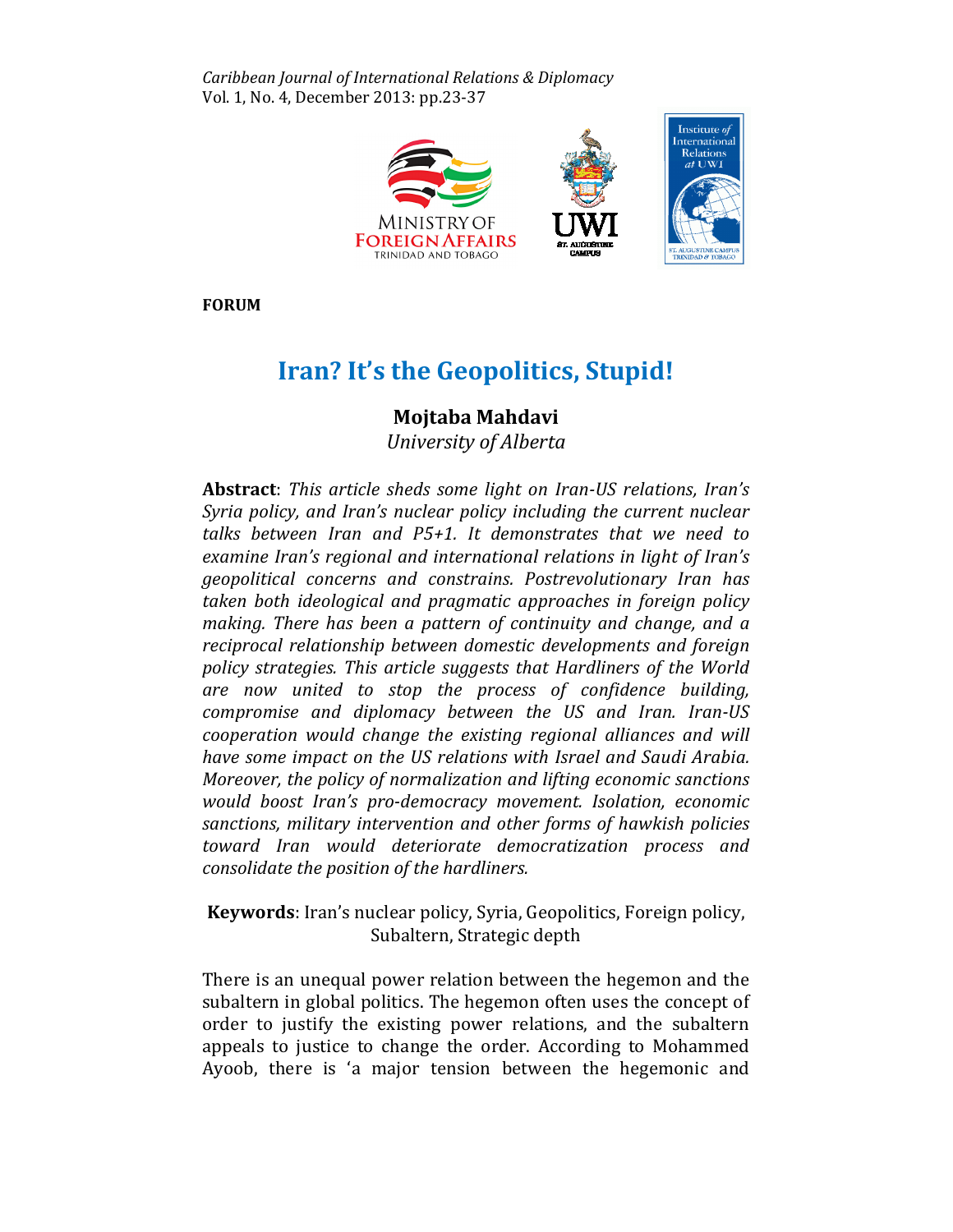subaltern perspectives of international order;' The hegemon 'emphasizes order among states and justice within them,' but the subaltern 'stresses order within states and justice among them'.<sup>1</sup>

A just order is probably a key concept in critical study of international politics, peace and security studies.

No doubt, there is an unequal power relation between the hegemon and the subaltern in global politics. However, the hegemon is unable to shape all policy outcomes in the subaltern state. Regional and international relations of the state are formed by interactions between the global politics from without and civil society from within.<sup>2</sup> As such, state policies are constrained and enforced by the structure of global politics, dynamics of the internal politics and pressures from civil society. Middle East states are no exception here, and therefore we need to challenge the myth of 'Middle East Exceptionalism', or 'regional narcissism,'3 meaning the exaggeration of the unique Islamic essence of the Middle East politics and states. One needs to maintain some degree of 'skepticism about the weight of history' in explaining the national and international policies of the Middle Eastern states. The 'past, remote or more recent, cannot on its own explain the present'. It is in fact, 'contemporary forces which make use of the past: they select and use those elements of the past, national, regional, or religious, which suit their present purposes'.4 In other words, 'ideologies, nationalist or religious, that do most to invoke the past are themselves modern creations, selected, when not invented, fetishes of the age'.5 Politics in post-revolutionary Iran is a case in point where two relentless forces of global structure and statesociety relations shape state behavior. Cultural and religious traditions of the past are selectively used to serve the present politics.6 Politics in post-revolutionary Iran is a mishmash of ideology and pragmatism. Ideology is in the service of politics, and geopolitics most often defines Iran's policies.

Post-revolutionary politics in Iran can be categorized into five distinct administrations, or republics. The first republic was under the leadership of Ayatollah Khomeini (1979-89). Post-Khomeini era is divided into four more republics under the leadership of Ali Khamenei. However, each republic was under a distinct president and presented a different face of the post-revolutionary regime: The second republic was under the pragmatist President Rafsanjani (1989-97), the third republic was under the reformist President Khatami (1997-2005), the fourth republic was under the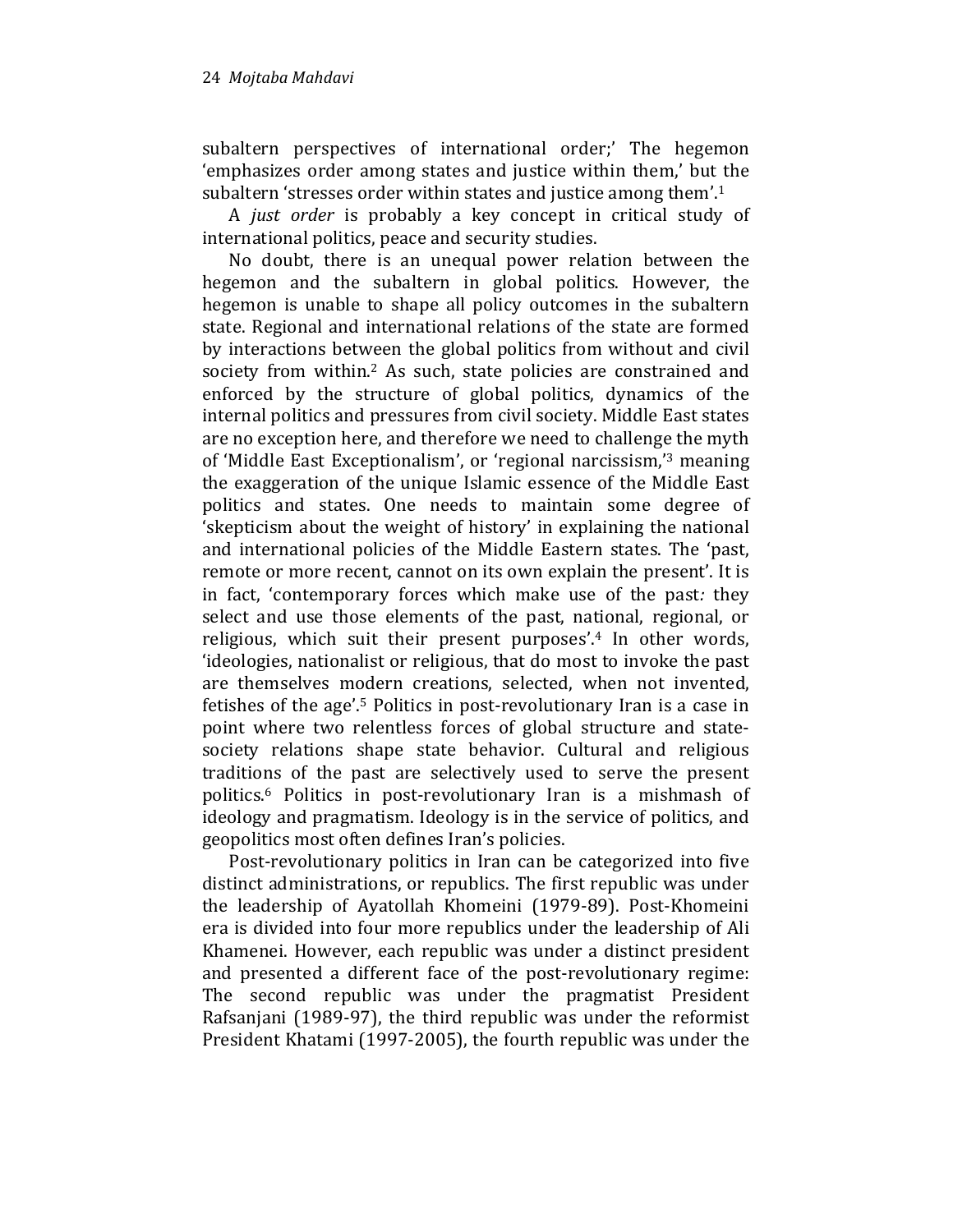hardliner President Ahmadinejad (2005-2013), and the fifth republic has began under the moderate President Rouhani (2013-).

In this article I will argue that Iran has taken both ideological and pragmatic approaches in foreign policy making in all the five republics. There has been a pattern of continuity and change, and a reciprocal relationship between domestic developments and foreign policy strategies. The article sheds some light on Iran-US relations, Iran's Syria policy, Iran's nuclear policy and the current nuclear talks between Iran and P5+1. It demonstrates that one needs to examine Iran's regional and international relations in light of Iran's geopolitical concerns and constrains.

#### IDEOLOGY AND PRAGMATISM IN IRAN'S FOREIGN POLICY

After Khomeini's death, Rafsanjani's presidency coincided with the end of the Iran-Iraq war (1980-88). Urgent needs for the post-war economic and social reconstruction pushed Iran to adopt a pragmatist 'good neighbor policy'.7 Iran's decision to condemn the Iraqi invasion of Kuwait in August 1990 and its subsequent policy of neutrality during the war signified its willingness to forge closer ties with Arab states and the West. However, Iran-EU relations remained uneasy. In 1992, the EU initiated a 'critical dialogue' with Iran over a host of issues, such as Khomeini's fatwa for killing Salman Rushdie, Iran's human rights record, and its policy vis-à-vis Israel, terrorism and nuclear proliferation. By the late 1990s, the catastrophe in Iran's foreign relations, and the domestic sociocultural and economic crisis had intensified factional politics within the elite, providing much opportunity for the unexpected victory of the reformist presidential candidate, Mohammad Khatami, on 23 May 1997. Khatami pursued a policy of dialogue and détente that would normalize Iran's relationship with other countries. Shortly after his election, in an interview with CNN, Khatami praised American civilization, expressed his appreciation for American democracy and its link with religion, condemned all forms of terrorism, and even expressed his regret for the 1979 American hostage crisis.8 Nonetheless, Khatami criticized American foreign policy for the 'mode of relationship' it pursues with nations such as Iran; he also condemned American foreign policy for its dependence on Israel and vice versa. Further, Iran's relations with Hamas, Hezbollah and Syria remained unchanged, if not strengthened.9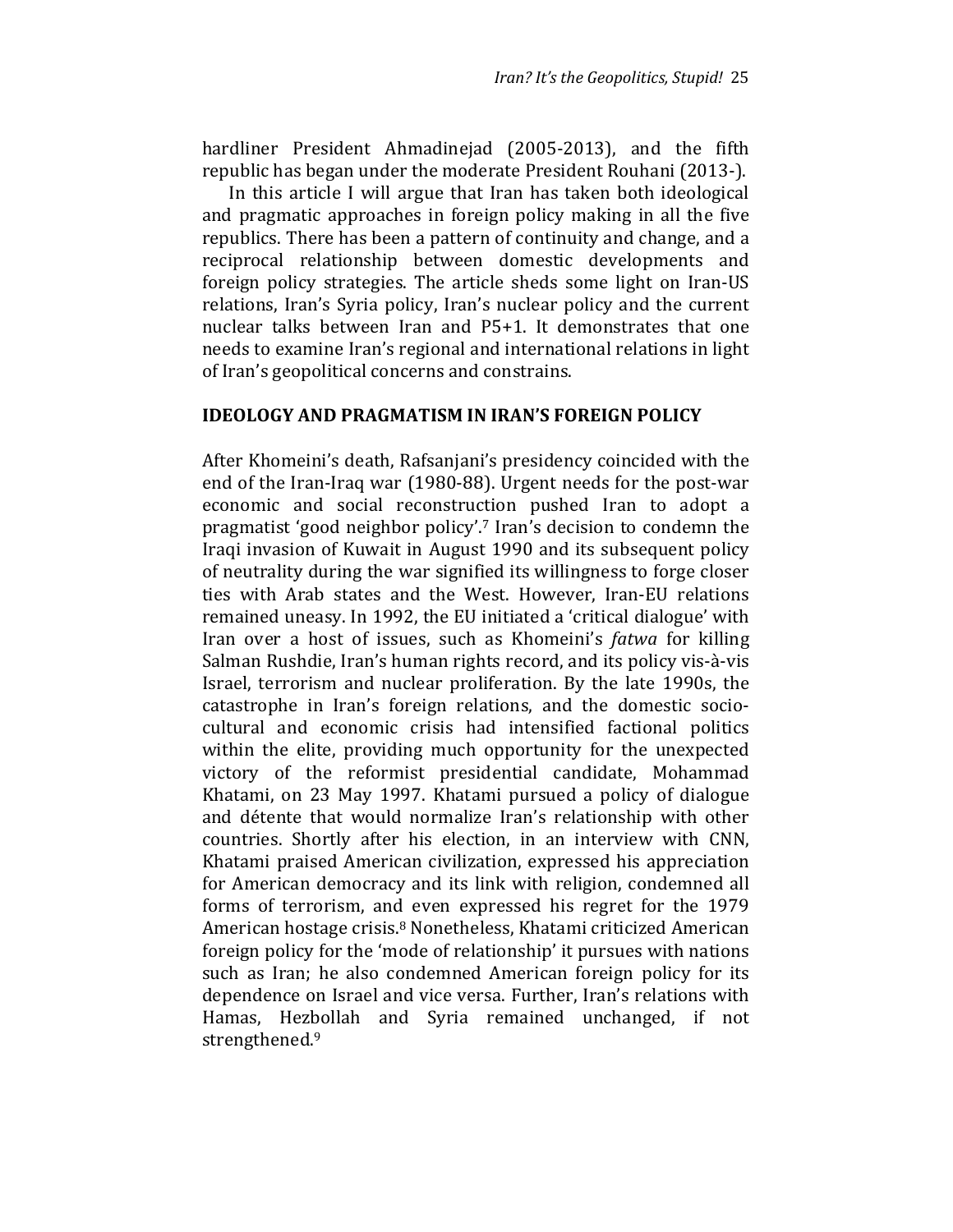In his address to the UN General Assembly in September 1998, Khatami emphasized that all civilizations need to engage in dialogue with one another, and the United Nations Organization followed this up by declaring 2001 the Year of Dialogue between Civilizations. Khatami's speech 'raised hopes for détente' with the US.10 Washington's response to Khatami's initiatives was positive; it toned down the anti-Iranian rhetoric and took some small positive steps. After half a century, for the first time US Secretary of State Madeleine Albright admitted that the United States had 'orchestrated the overthrew of Iran's popular prime minister, Mohammad Mosaddeq'11 in the 1953 coup. Zbigniew Brzezinski, Brent Scowcroft, and Richard Murphy called for an end to the 'duel containment' of Iraq and Iran.12 With the support of the US, Iran received over \$500 million in loans from the World Bank. The US met with Iranian officials at the UN to discuss the Afghanistan issue.13 Not only did Iran continue its support for the anti-Taliban Northern Alliance, but also, as Americans admitted, it was 'extremely helpful in getting Hamid Karzai in as the president'.<sup>14</sup>

However, President Bush's 'axis of evil' speech in 2002 completely reversed the process. The speech raised much speculation about a US plan for regime change in Iran. President Bush even rejected Khatami's proposal in May 2003 for a comprehensive compromise with the US. The American neoconservatives believed that they were winning the war in Iraq and that Iran would be the next target. The Bush administration declined the proposal, and even the State Department reprimand the Swiss ambassador for conveying the Iranian proposal.

Bush's speech and policy 'created a mood of the past, especially of the 1953 coup;' it emboldened Iran's conservative hardliners 'with the argument that the notion of 'dialogue' is naïve, and that 'homeland security' is the most vital issue of the day. It persuaded some reformers to tone down their public demands; others to put their hopes on the back burner waiting for better days'.<sup>15</sup>

Iran under Khatami continued to talk to the UK, France, and Germany (the EU-3) and suspended its nuclear enrichment for two years (2003-5). But the effort never led the US, as Iran expected, to abandon its regime-change policy and lift economic sanctions. Only in December 2007 did the US National Intelligence Estimate (NIE) announce that Iran had suspended its nuclear weapons-program in 2003. But Iran's hardliners had already seized the moment to radicalize nuclear policy, defeat the reformists and elect a hardliner, Mahmoud Ahmadinejad, as president, in 2005. Iran's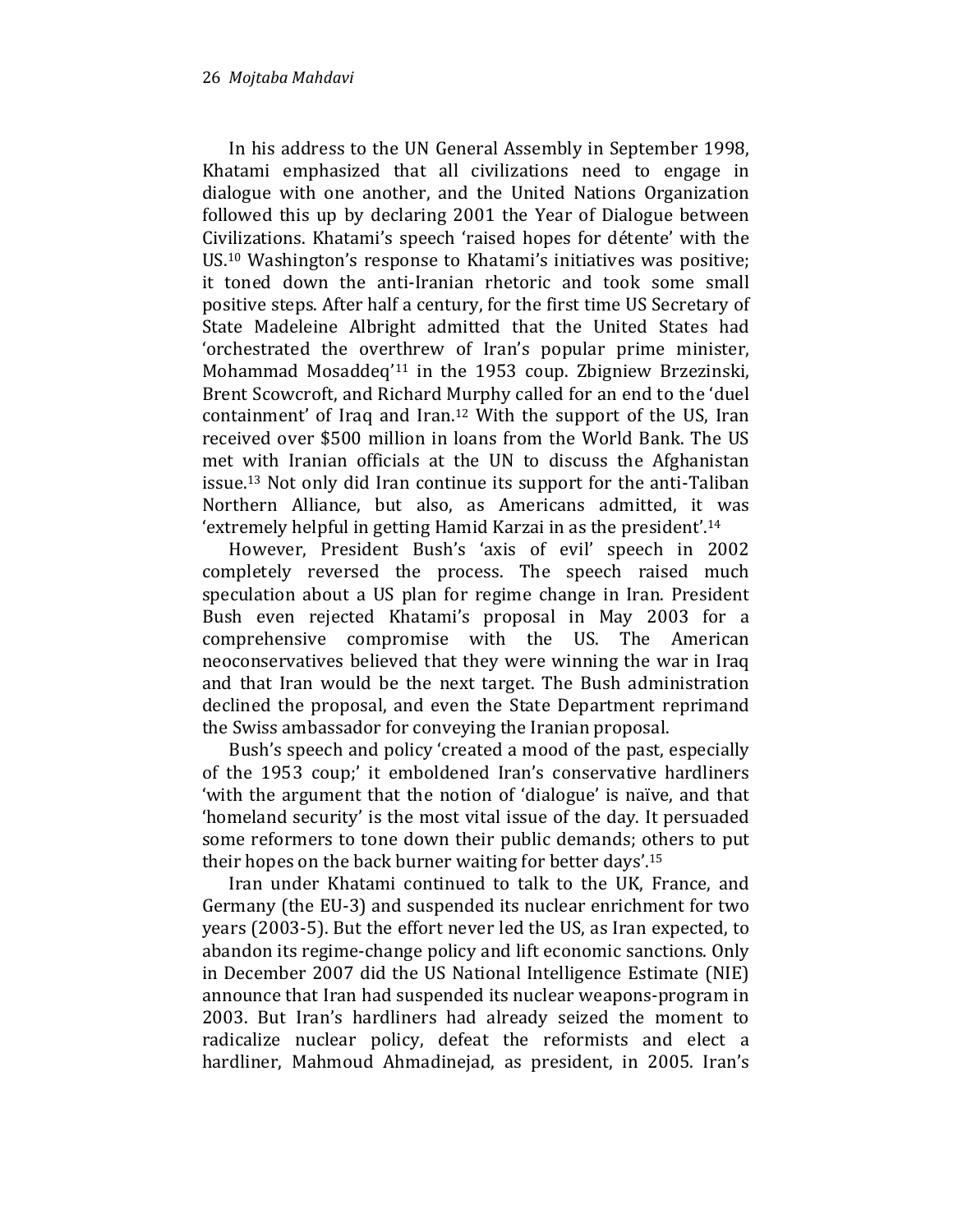pragmatic approach to foreign policy was severely undermined in the aftermath of 9/11. What followed was the rise of 'a security state'.<sup>16</sup>

#### IRAN'S NUCLEAR POLICY IN CONTEXT

US policy in the Middle East rests on three pillars: the priority of stability over democracy for allied regimes such as Saudi Arabia, the former Shah of Iran and Mubarak of Egypt; the security, survival and regional superiority of Israel; and the free flow of oil for allies, except sometimes in the case of regimes that resist the global hegemon. The current policy of the West, including the US, towards Iran's nuclear issue provides a case in point. A nuclearcapable Iran would shift the regional balance of power; would end Israel's nuclear monopoly/superiority in the region, and would probably foster a regional nuclear arms race. Despite all the virulent rhetoric, Iran knows that a nuclear attack against Israel or the US would be suicidal. A nuclear-capable Iran would not constitute an existential threat to the West or Israel. Instead, it would be a counterbalance against the dominant nuclear regime.<sup>17</sup>

The rationale for Iran's nuclear policy is threefold: First is the issue of national prestige. Iran is a major regional power and seeks to be on the cutting edge of science, specifically nuclear technology. The second rationale is an alternative source of energy. Iran is the home of the world's third largest oil reserves (except Canada and Venezuela) and the second largest gas reserves. Yet, thanks to the targeted economic sanctions by the West, the oil and gas industry has not developed, and the country needs to import a great deal of refined oil. Iran sees nuclear power as an alternative source of energy. The third concern is national security. Three major factors contribute to Iran's national-security concern: First, there is the eight-year Iran-Iraq war (1980-8), started by Iraq and backed by Western countries and their Arab client regimes. Since war and peace were 'imposed' on Iran, the authorities planned to ensure the very survival of the state, pushing for the revival of the nuclear program. Second, Iran is surrounded by nuclear powers, including Russia, Pakistan, India, China, and Israel, not to mention the US itself, given the existence of American bases in many neighboring countries, e.g., Azerbaijan, Turkey, Iraq, Afghanistan, Saudi Arabia and elsewhere in the Persian Gulf and in former Soviet republics such as Georgia and Uzbekistan. Third, Bush's 'axis of evil' speech in 2002, the quick American invasion of non-nuclear Iraq, the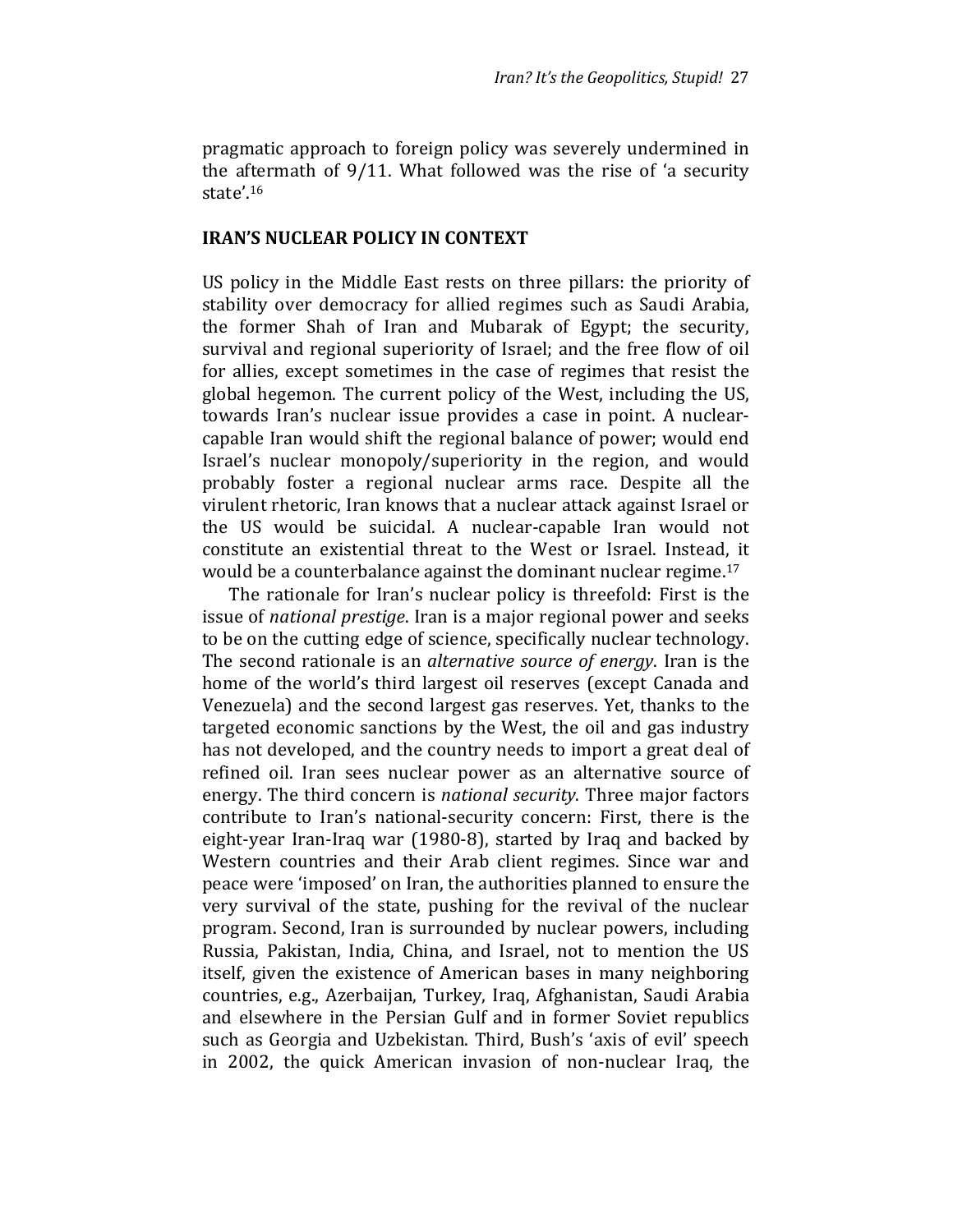hesitancy to invade a nuclear North Korea, and the continued policy of regime change contributed to the radicalization of Iran's nuclear position. The military intervention in Libya to overthrow Gaddafi further probably contributed to the perception that had he continued to develop his own deterrent rather than dismantling his nuclear program in 2003 the Libyan leader would have been insulated from such outside action.<sup>18</sup>

It is worth noting that Kenneth Waltz, a renowned neorealist scholar argued that 'Iran should get the bomb' because 'nuclear balancing means stability'.19 A nuclear Iran would content Israel's nuclear monopoly in the Middle East, bringing nuclear balance of power that would stabilize the region. Waltz argued that, 'despite a widespread belief to the contrary, Iranian policy is made not by 'mad mullahs' but by perfectly sane ayatollahs who want to survive just like any other leaders'.20 Moreover, he contested the fear of an arms race in the region: 'Should Iran become the second Middle Eastern nuclear power since 1945, it would hardly signal the start of a landslide'. For Waltz, 'If an atomic Israel did not trigger an arms race then, there is no reason a nuclear Iran should now.21 He advised the US and its allies to pursue diplomacy with the Iranian state and lift economic sanction, let alone war and military intervention: 'Open lines of communication will make the Western countries feel better able to live with a nuclear Iran. But the current sanctions on Iran can be dropped: they primarily harm ordinary Iranians, with little purpose'.<sup>22</sup>

Nonetheless, Iran's national security concern does not necessarily mean that Iran is interested in making a nuclear bomb. Rather, like Japan, Iran is probably interested in pursuing its rights for having a 'full nuclear cycle,' not making a bomb. There are some 30 countries worldwide that hold to the 'Japanese option'. The goal is to protect national security, and the rationale is deterrence.<sup>23</sup> On a legal level, the Nonproliferation Treaty recognizes that the development of nuclear energy for peaceful purposes is an 'inalienable right'.

Neither Iranian nor American politics is monolithic. In both countries the authorities share common concerns about national security, yet differ in approaches. In the US, the idea of 'regimechange' is pursued mainly by the neoconservatives who do not distinguish between factions inside Iranian politics and are determined to undo the loss of an important client regime in the 1979 revolution. Similarly, Iranian authorities, in spite of their common concern for the survival of the revolutionary regime, are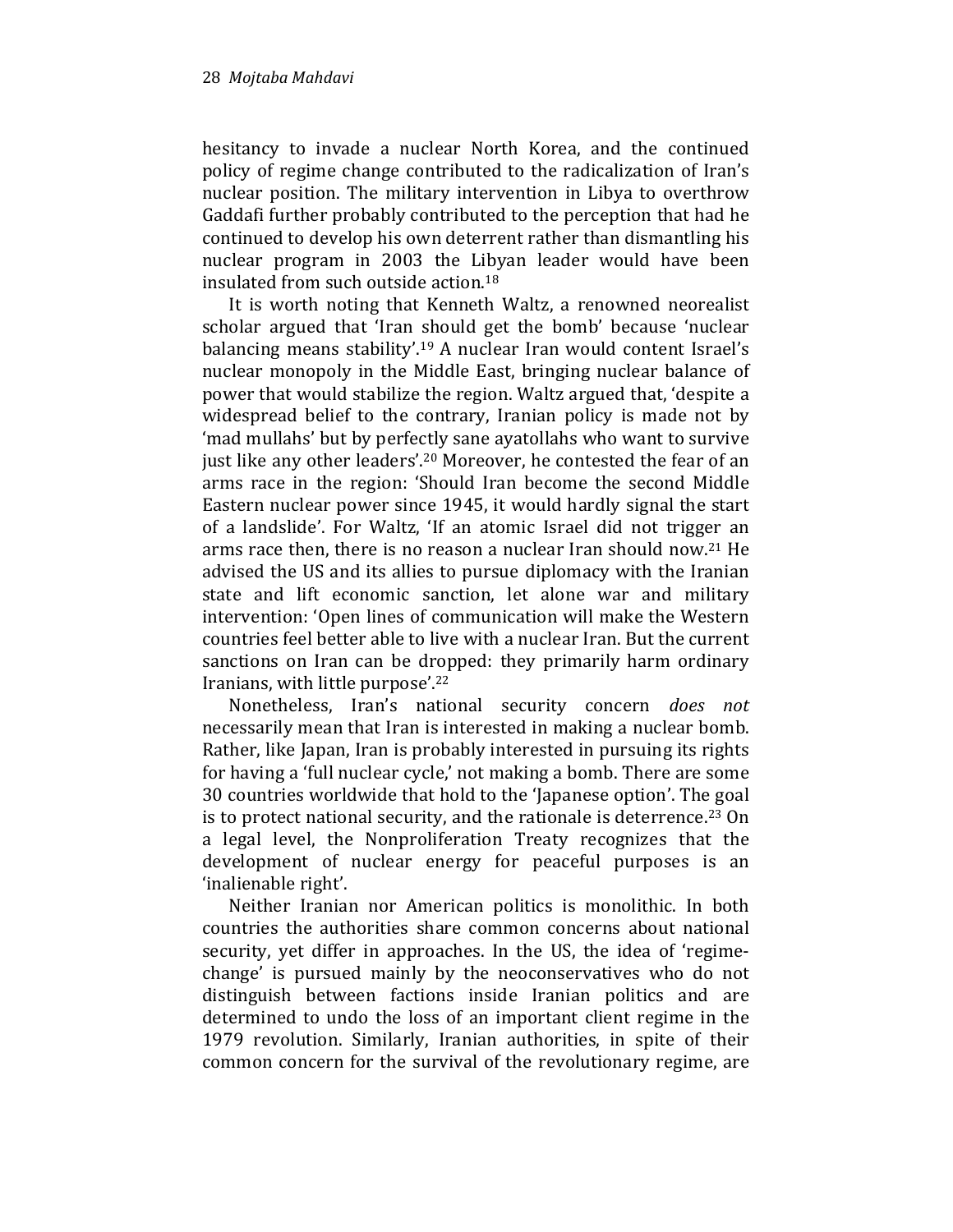divided on how to pursue this goal. For the reformists, the strategy of 'regime change' in general, and the American opposition to Iran's nuclear program in particular, have no military solution and must be confronted at once with democracy at home and diplomacy abroad. Security and democracy are interconnected, and democratization will ensure the security and survival of the state. By contrast, the conservatives are sceptical, if not entirely pessimistic, about the utility of diplomacy and dialogue with the U.S. Furthermore, they believe that democratization provide Americans with the best opportunity to overthrow the Islamic Republic. For this reason, isolation, economic sanctions and other forms of hawkish policies toward Iran would deteriorate liberalization and democratization process and consolidate the position of the hardliners. The current economic crisis and the failure of Ahmadinejad's populist socioeconomic policies have disappointed the youth, the middle class poor and the working class. They are no longer the backbone of the regime. They are disappointed with the socioeconomic and cultural policies of the state and constitute the backbone of the pro-democracy Green Movement.24 While the policy of normalization and lifting economic sanctions would boost the pro-democracy movement, the main casualty in the event of a military collision and economic sanction with Iran would be Iran's democratic movement.<sup>25</sup>

### IRAN'S 'STRATEGIC DEPTH' IN SYRIA: THE 'SHI'ITE CRESCENT', OR GEOPOLITICS?

While the conservative Arab regimes 'portray Iran as a non-Arab, Shia threat to the Sunni Arab world,' Iran's foreign policy enjoyed a relative popularity in the Arab streets of Palestine, Lebanon, and Egypt because it openly opposes Zionism and client conservative Arab regimes.<sup>26</sup> However, Iran's popularity has declined due to its role in Iraq and more importantly in Syria. Iraq under the Shi'ite leadership is seen as a 'battleground for the US and Iran to settle their differences'.27 Iran's unconditional support to the Assad regime has tremendously damaged its popularity in the Arab street. However, some Iranian authorities believe that Iran gains strategic depth by supporting the statue quo in Syria.

Syria has become a battleground for two different forces in the region. On the one hand, the West, the conservative Arab states (particularly Saudi Arabia and Qatar), Turkey under the AKP, Hamas, and Egypt under former president Morsi side with the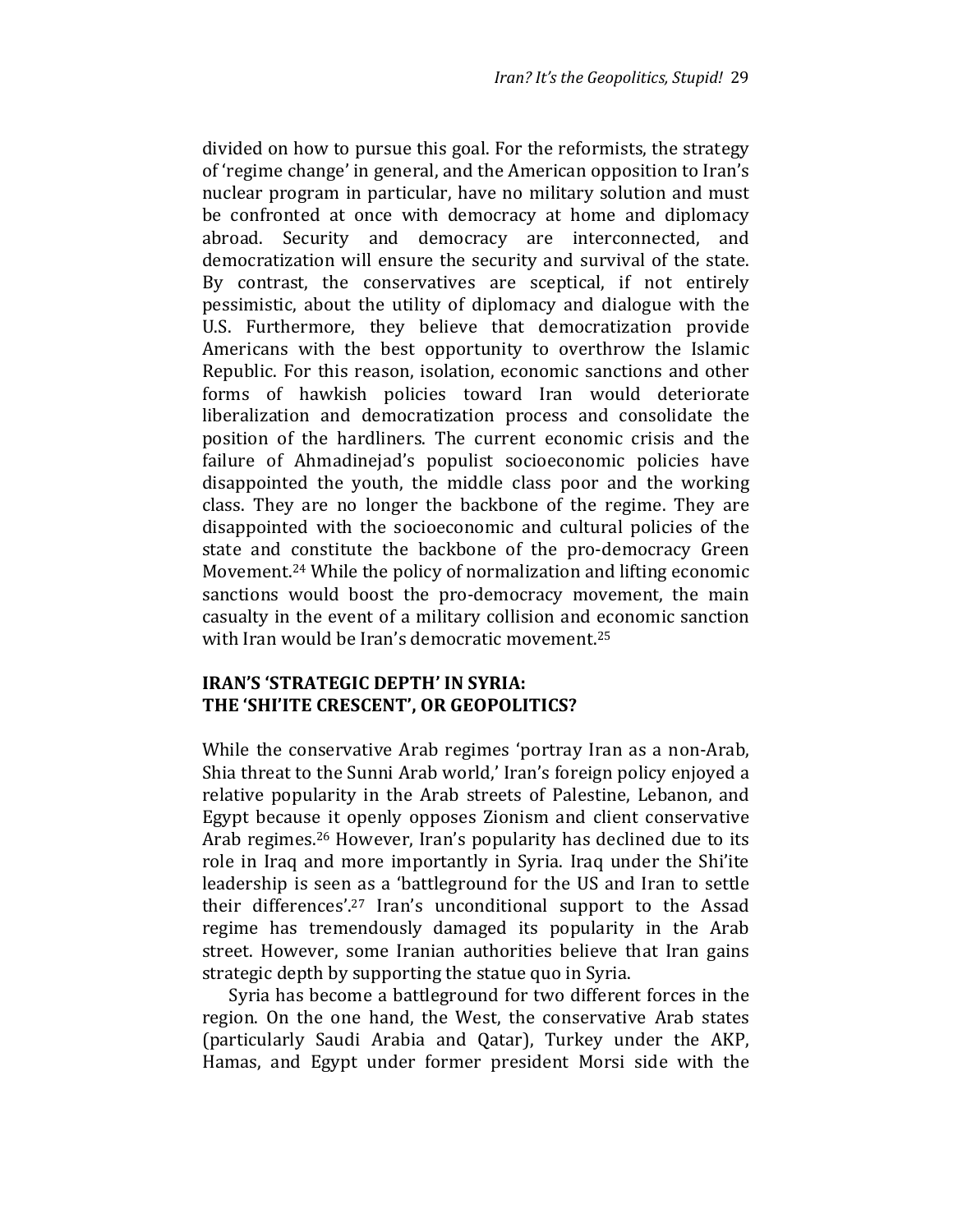revolutionary opposition. On the other hand, Russia, China, Iraq, Hezbollah and Iran support the Assad regime. While Iran remains a significant player in the Syrian crisis, the West and the conservative Arab regimes have excluded it from any diplomatic role in the matter. As Vali Nasr argues, 'Washington has seen the developments in Syria as a humiliating strategic defeat for Iran'. The Obama administration fears that such involvement 'would throw Tehran a lifeline and set back talks on Iran's nuclear program'. However, while Iran is unable to desert Assad, saving him seems not to be possible either. And Iranian leaders are deeply divided on whether to terminate their 'unwavering support'. Iran would certainly like to participate in diplomatic discussions in order to look after the interests of Syrian Alawites, and especially in order to rebuild its 'damaged prestige in the Arab world' for the post-Assad era.<sup>28</sup>

Let us remember that political calculations and geopolitical issues, rather than a cultural/religious affinity drive Iran's support to the Assad regime. Several factors make the 'sectarian' explanation of the Iranian-Syrian problematic. Members of the Alawite sub-sect of the Shi'ites dominate the Syrian regime but its adherents constitute no more than 13 per cent of the population. The Alawites represent such an unorthodox form of Shi'ism that only recently has it been accepted by mainline Shi`ite scholars as a part of their own branch of Islam. The Assad regime relies on the support of a network of Alawite families (and some members of the Christian community, among others) that fear a future radical Sunni regime that might be motivated by both religious intolerance and retribution against them for supporting the current rulers. However, the Ba'thist ideology of the Syrian regime represents secularism and the idea of one Arab nation without sectarian distinction. Assadism is not a religious ideology. Finally, there is much reason to believe that Damascus would have dropped its alliance with Tehran and make peace with Israel long ago had it been able to recover the Golan Heights peacefully. The current Syria-Iran alliance is purely political. It is not based on the contested idea of the 'Shi'ite Crescent'.<sup>29</sup>

The 'Shi`ite Crescent' is a politically motivated concept coined by King Abdullah II of Jordan in December 2004. King Abdullah of Saudi Arabia reinforced this notion, and then-President Mubarak of Egypt even claimed that Shi`ite communities in the Arab world are more loyal to Iran than to their own countries. The alleged Shi`ite Crescent comprises Iran, Iraq, Syria, Hezbollah in Lebanon, and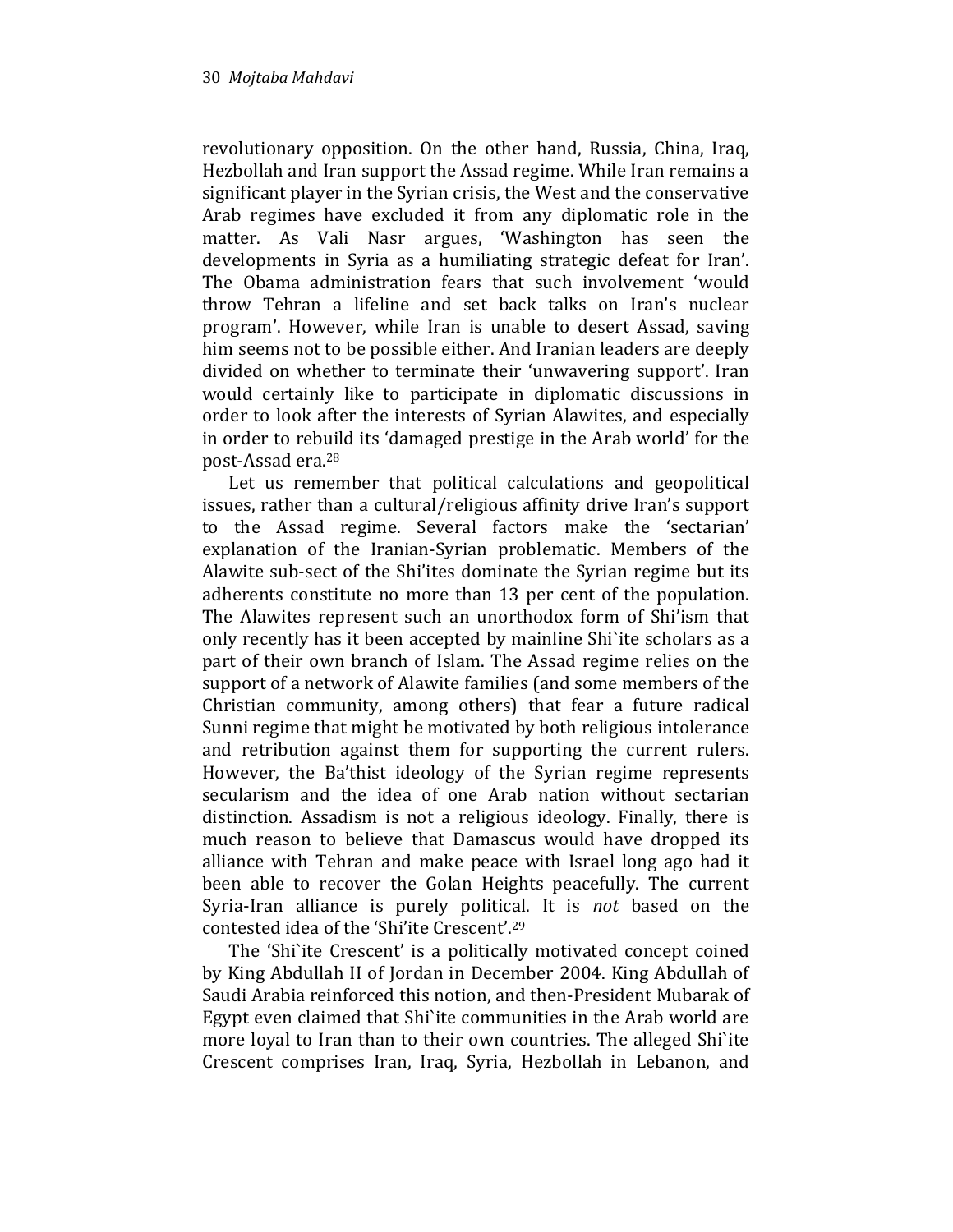Hamas in the Gaza Strip – all of whom challenged the interest of the status quo axis made up of the US, Israel, and conservative Arab regimes. This implies that Iran plays a central role in the Shi`ite Crescent mobilizing Shi`ite communities and exploiting their sociopolitical grievances along sectarian fault lines to secure its own regional dominance.

The discourse of a Shi`ite Crescent, however, seems problematic for a number of reasons. Besides the case of Syrian-Iranian alliance mentioned before, the following cases are equally problematic: First, Hamas is not a Shi`ite movement, and Iran is not the single advocate of Hamas in the region. Hamas is a Sunni organization, an outgrowth of the Palestinian Muslim Brotherhood, and receives significant financial support from Saudi Arabia and Qatar. Moreover it now has distanced itself from Syria and Iran by siding with the Syrian Sunni Islamist opposition. This partial defection from alliance with Iran is not based on a cultural and religious fault line (Sunni-Shi`ite divide). Instead, it is clearly a political and strategic choice in the context of changing geopolitics of the region. After the ouster of Egyptian President Mohammed Morsi, Hamas has begun restoring its relations with Iran. Hamas and Iran shift their political alliances over time based on their political interests.

Second, the Iraqi case is equally unconvincing, as it simply overlooks divisions among the Shi`ites and Sunnis, and the alliance between Shi`ite Arabs and Sunni Kurds in post-Saddam Iraq. It ignores the US role in the country and underestimates the Turkish and Saudi factors in the ongoing crisis in Iraq.30 The Shi`ite Prime Minister, Nouri al-Maleki, and the Shi`ite cleric Muqtada al-Sadr hardly would sit at the same table. Moreover, President Jalal Talibani, a Kurdish Sunni Muslim, is a friend of Iran, while Ayad Allawi, one of opposition leaders and the opponent of Iran's role in Iraq, is a Shi`ite Muslim. Interestingly, the Saudi regime, the champion of Sunni Islam in the region, supports Ayad Allawi, a secular Shi`ite! Besides, despite Iran's advice, Muqtada al-Sadr joined a supra-sectarian coalition with Ayad Allawi to defend Iraq's national interests. The simple point is that Iraqi Shi`ites are not proxies of the Iranian regime; they are first Iraqis and then Shi`ites.

Third, the ongoing alliance between the Lebanese Hezbollah and Iran is a reality. Iran did play a central role in the creation of Hezbollah, but it was not a coincident that the organization rose in response to the Israeli invasion of Lebanon in 1982 and gained popularity among the Arab public. Hezbollah's role in support of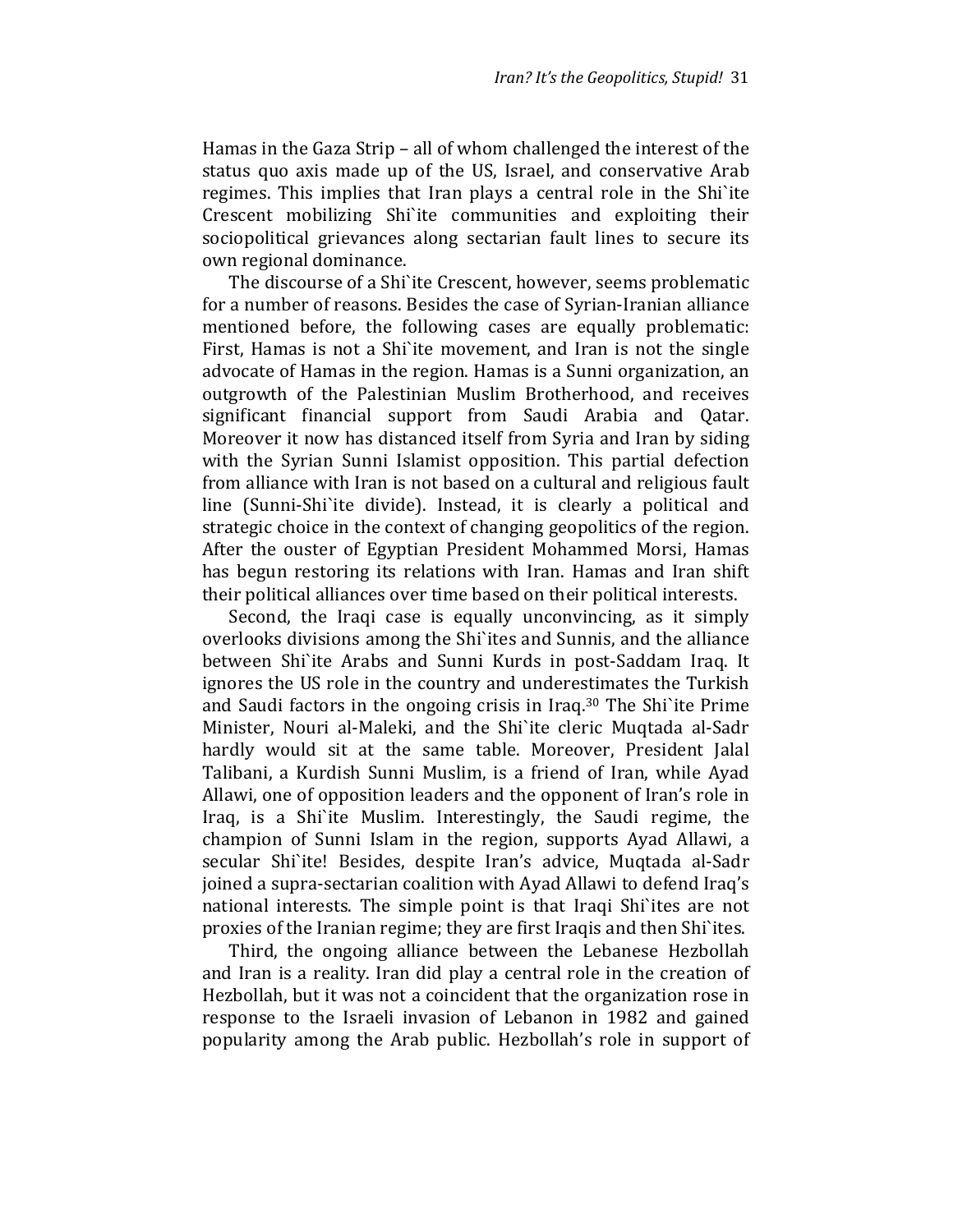the Assad regime is a fact and can be explained in light of power politics rather than religious affinity.

Fourth, it is interesting that Bahrain, a country with 75 per cent Shi`ite population but ruled by an autocratic Sunni minority elite, is not included in the Shi'ite Crescent. Bahrain is excluded because its regime is a conservative Arab one allied with the West and the home to the US Fifth Fleet in the region. Likewise, Shi`ite communities in other conservative Arab countries, particularly in Saudi Arabia, are marginalized and do not enjoy full religious, cultural, and socio-political rights. Hence, 'by insisting on the fabricated idea of Shia Crescent, the Arab rulers deepen the suspicions in their own societies and encourage sectarianism'.<sup>31</sup> The Shi'ites in Bahrain and Saudi Arabia are not proxies of the Iranian regime. Like Saudi Arabia, Iran is a major regional power, aiming to expand its regional influence. This might include supporting Shi`ite communities in the region. However, the point is that the Arab client regimes use the overstated threat of Iran to silence the local legitimate demands for political reform in their countries. In the past few years, Human Rights Watch has harshly criticized Saudi Arabia and Bahrain for torture of their Shi'ites citizens and blatantly discriminatory policies against Shi'ites.<sup>32</sup>

The discourse of Shi`ite Crescent, in sum, implies that the religious mind provides the superior explanatory factor for the Muslim Middle East politics. It overemphasizes sectarianism and religious fault lines (the Sunni-Shi`ite divide), undermines the complex network of economic and political factors in international relations, reduces the political into some constructed religious fault lines and reinforces the Orientalist discourse. Religion and cultural values are often politicized to serve the interests of global and regional power. In many cases geopolitical interests overshadow religious values. Realpolitik often bypasses and trumps cultural fault lines. The discourse of Shi'ite Crescent serves as an ideological tool to suppress the Shi`ite communities under the rule of Arab conservative regimes.<sup>33</sup>

#### **CONCLUSION**

All revolutions are ultimately, argues Kenneth Waltz, 'socialized to the international system'.34 As such, Iran's foreign policy has been a synthesis of ideology and pragmatism, continuity and change, and the ascendency of geopolitical concerns. Ayatollah Khomeini's first priority was the survival of the state he founded. He laid the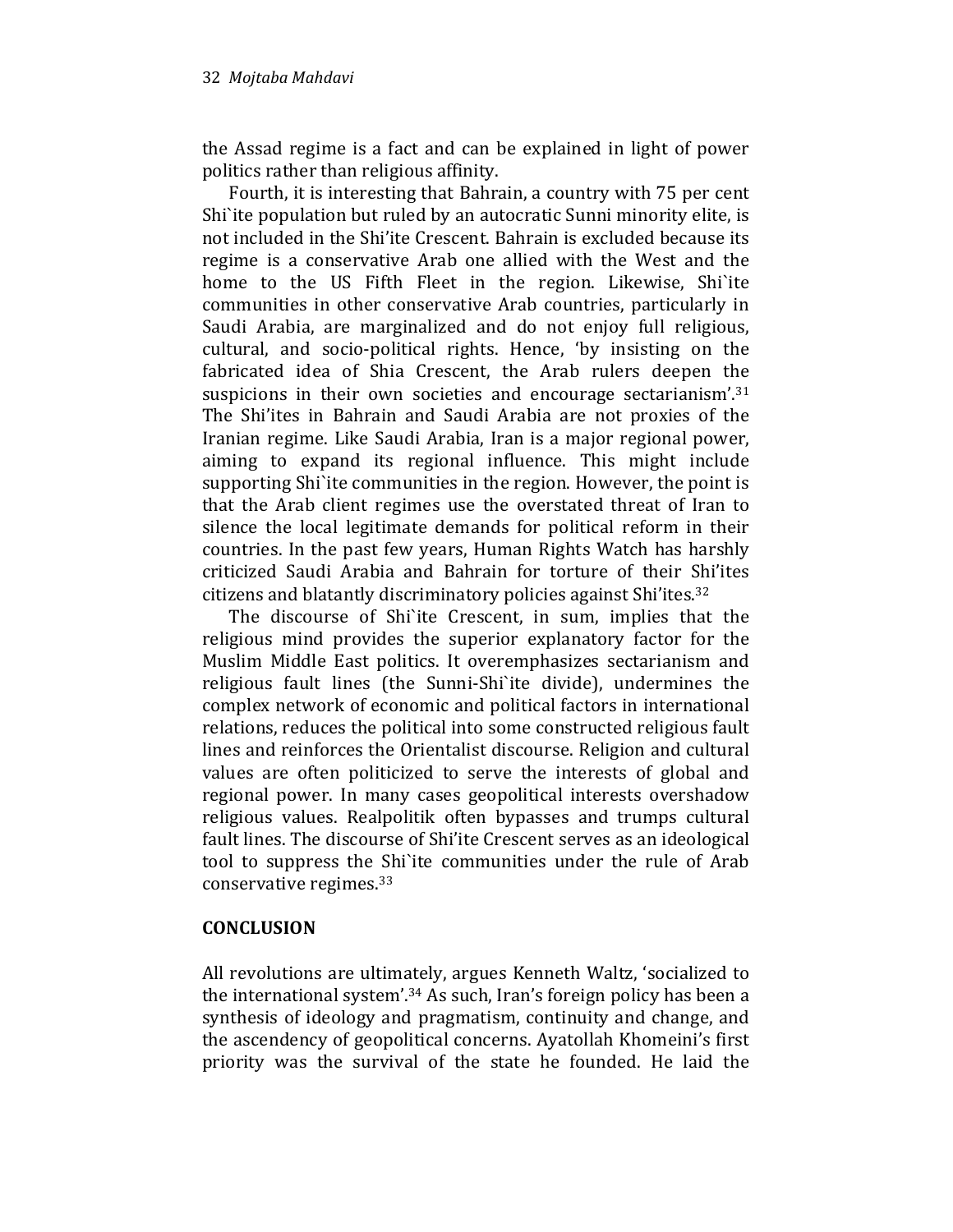foundation for the postrevolutionary state to adopt a mishmash of ideological and pragmatic foreign policy. He himself revealed that 'today's idealists may be tomorrow's realists and vice versa'.<sup>35</sup> Khomeini agreed to an arms deal with the US and Israel during the Iran-Iraq war and ultimately, accepted the1988 UN Security Council Resolution 598, which called for ending the war with Iraq. Likewise, Rafsanjani took a non-confrontational approach to the world in order to reconstruct Iran economically in post-war period. Similarly, Khatami pursued a policy of détente with the West to pursue political reforms; his foreign policy was a 'means to address domestic political problems'.36 The hegemonic world order, however, worked against Khatami's reform agenda: The 2001 American invasion of Afghanistan, the 2003 invasion of Iraq, and President Bush's 'axis of evil' speech in 2002 all contributed to the ascendency of the hardliner President Ahmadinejad.<sup>37</sup>

Nonetheless, Iran is now under a new moderate pragmatist President, Hassan Rouhani. The combination of repressive domestic policies and controversial foreign policy led Hassan Rouhani to win the presidential election in 2013. Rouhani's campaigning for etedal or 'moderation', in domestic and foreign policy aims to resolve Iran's nuclear issue, lift the widespread economic sanctions and put an end to international isolation. Ayatollah Khamenei's remarks regarding Iran's 'heroic flexibility' vis-à-vis the West has given Rouhani momentum to pursue constructive policy positions towards the West. It is within this context that the new president advocates the necessity of ameliorating the mistrust and suspicion that characterizes US-Iranian relations and pursuing a transparent approach to nuclear talks in order to resolve the tension in the foreseeable future. Appointing the US-educated diplomat, Mohammad Javad Zarif, to the position of foreign minister and transferring 'Iran's nuclear dossier from the Supreme National Security Council (SNSC), controlled by the hardliners, to the foreign ministry' are examples of this pragmatic approach'.

It is salient to note that Rouhani is no stranger to the Islamic Republic's political establishment. He is known for his ability to negotiate and compromise in foreign policy circles. For example, in November 2004, when he was Iran's chief nuclear negotiator, he temporarily suspended the country's uranium enrichment activities to build confidence between the two parties. His strategy of engagement with the West was clearly stated in his September 25, 2013 speech at the UN, wherein he emphasized that Iran is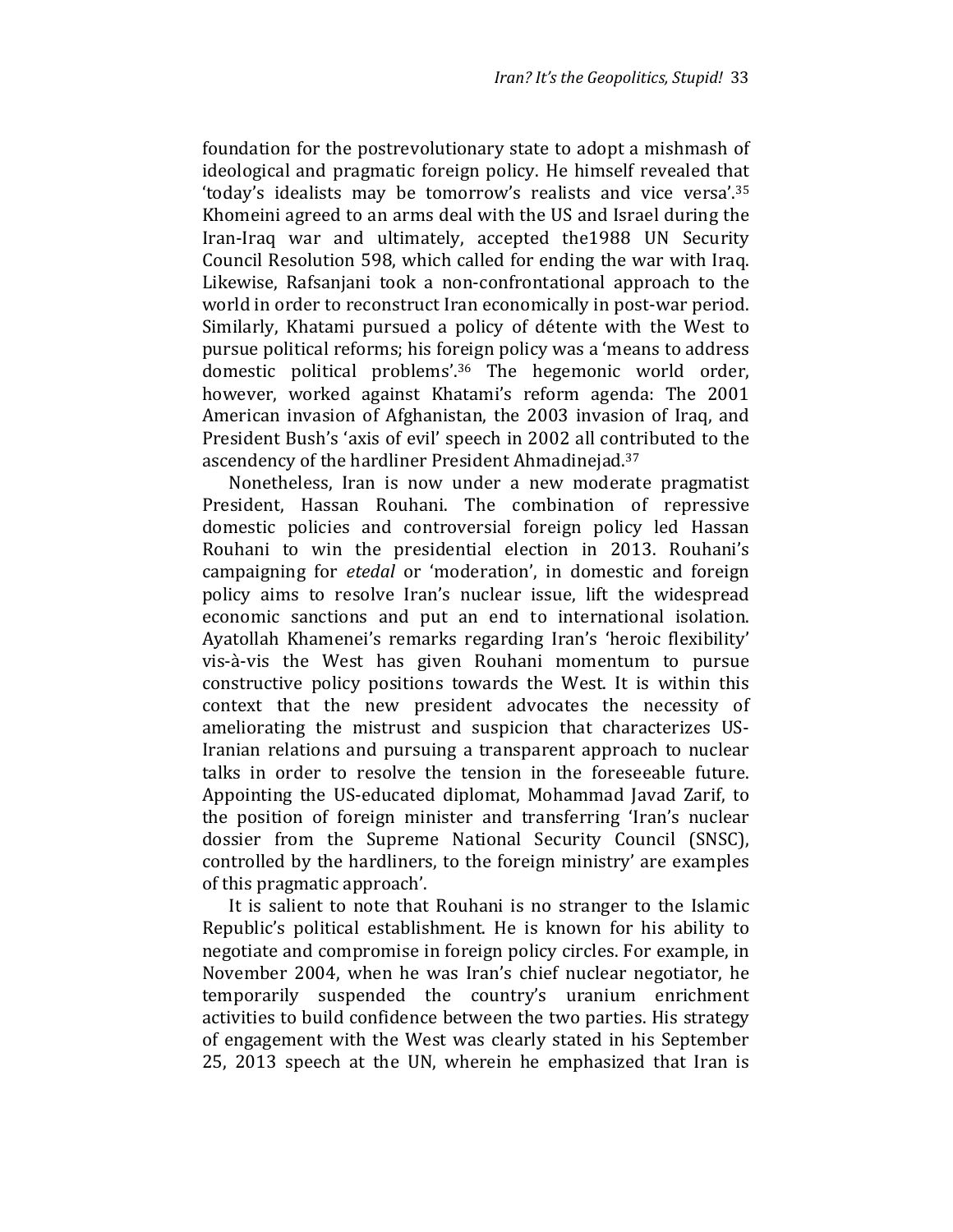keen to 'solve problems, not to create them'. He defended this position on the grounds that 'nuclear weapons and other weapons of mass destruction have no place in Iran's security and defense doctrine'.

Rouhani's commitment to implement pragmatic policies that address Iran's domestic turbulence and contentious foreign relations is therefore not a matter of debate. However, the extent to which he can fulfill his vision remains to be seen, especially in light of the complex power structure and tremendous pressures from the hardliners in Iran, the U.S. Israel, Saudi Arabia and other conservative Arab regimes. Hardliners of the World are now united in order to stop the process of confidence building, compromise and diplomacy between the U.S. and Iran! It has been argued that Iran-US cooperation in the region would change the existing regional alliances and will have some impact on the US relations with Israel and Saudi Arabia.

Both Iran and the U.S. administration seem to have come to the conclusion that Iran-US relations in the region have resembled a strategic chess game in that 'wherever Iran goes, it faces the United States [and vice versa]'.<sup>38</sup> It is time to make tough decisions, rethink about new regional alliances, and redefine Iran-US interests in the region. The recent Geneva agreement between Iran and P5+1 is a significant step forward for peace and democracy. Although fragile, reversible, and not ideal, the agreement has given a chance to peace and diplomacy; it has paused the jingoistic policies of the hardliners in Iran, U.S. Israel, and Saudi Arabia. The agreement has a potential to bring a new chapter to Iran-US relations in the region, as Iran and the US under Obama can work together in Afghanistan (against the Taliban), in Iraq and Syria (against the rise of radical Salafis, the al-Qaeda, the Islamic State of Iraq and the Levant/Syria, and the Jabhat al-Nusra). More importantly, the agreement can gradually lift the so-called 'smart' economic sanctions against innocent people of Iran who are caught between a rock and a hard place, between an authoritarian regime and the global hegemony of realpolitik. The main targets of these economic sanctions, like the case of Iraq in 1990s, are the middle and working classes – ordinary people who are the main drive/engine of democratization in Iran. These sanctions have strengthened the regime's mafia economy and benefited the statesponsored rentier class. Furthermore, the agreement could give more chance to President Rouhani to push back the hardliners and push forward for more social and possibly political reforms in Iran.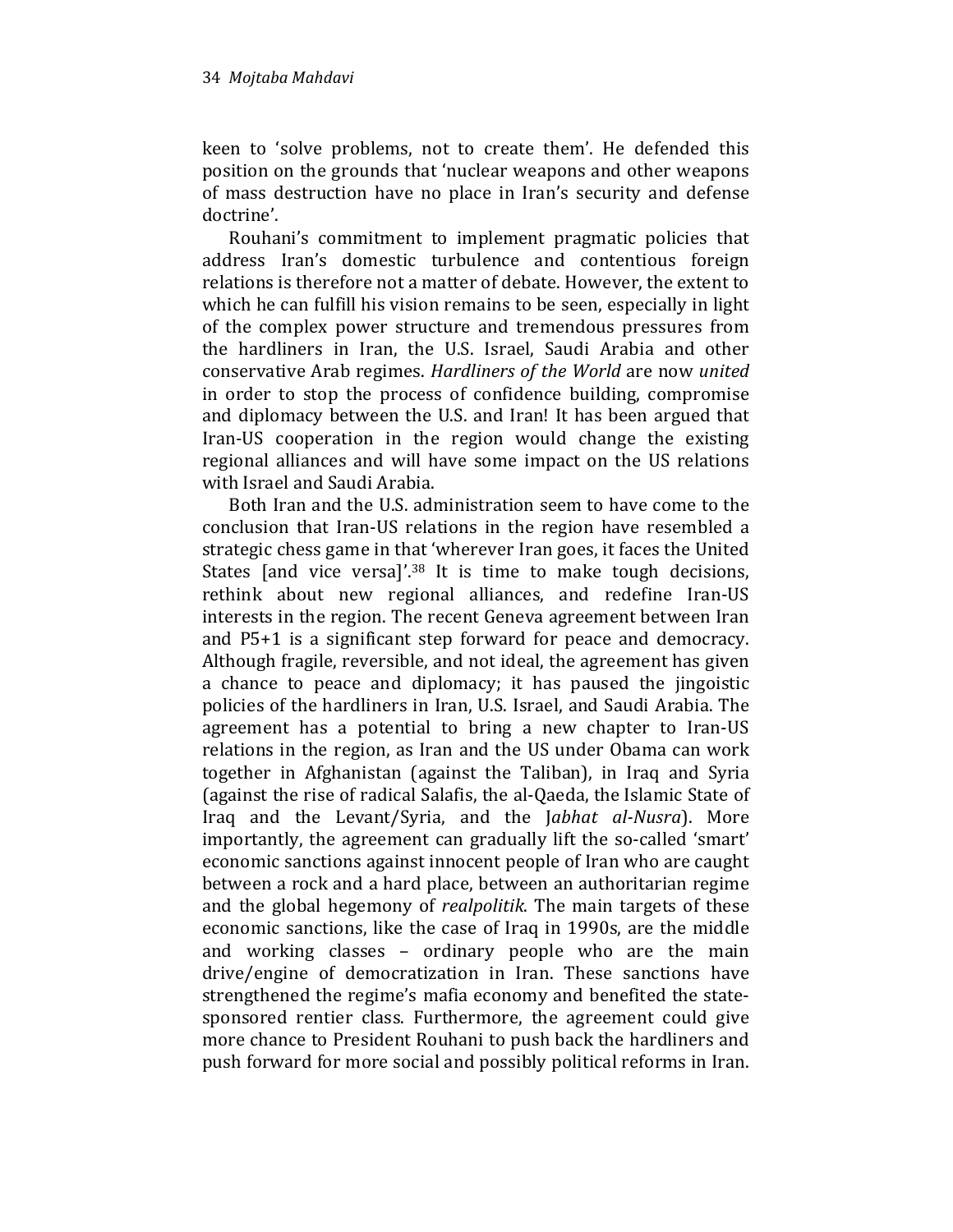The same probably applies to President Obama who badly needs a symbolic victory before his term comes to an end, given a crisis in his domestic social reform (Obamacare, health care policy) and a crunch in his Mideast policy in Syria, Iraq, Palestine, and Afghanistan/Pakistan. The agreement can also ease the growing sectarianism (Shia-Sunni fights) in the region mainly sponsored by Saudi Arabia, Qatar, Iran, and the spread of Al-Qaeda and radical Salafis in Syria and Iraq. Moreover, the agreement is important because it recognizes (or at least does not oppose) Iran's legitimate right of uranium enrichment for peaceful purpose. For all these reasons, if all goes well, the agreement has a potential for the rise of new regional alliances, because both Israel under Netanyahu and the Saudis are dissatisfied with Iran-P5+1 nuclear deal and would have liked to see a complete shutdown of Iran's nuclear program. The P5+1, including the U.S., seems more realistic than Iran's regional rivals.

### NOTES ON CONTRIBUTOR

Mojtaba Mahdavi is Associate Professor of Political Science and Middle East studies at University of Alberta. His recent books include Towards the Dignity of Difference? Neither 'End of History' nor 'Clash of Civilizations' (with W. Andy Knight), and Under the Shadow of Khomeinism: Problems and Prospects for Democracy in Post-revolutionary Iran (forthcoming). He is currently working on two book projects: Post-Islamism in Context: Neo-Shariati Discourse, and Political Sociology of Post-revolutionary Iran. His contributions have appeared in several refereed journals and essays, edited volumes and interviews. He is the recipient of numerous awards and grants including the SSHRC, IDRC, Killam, among others. His research interests lie in international politics of the Middle East, social movements, Islamism and post-Islamism, comparative political theory, modern Islamic political thought, and democratization in the Muslim World. Email: mojtaba.mahdavi@ualberta.ca

#### ACKNOWLEDGMENT

An earlier version of some sections of this article has been published in the following book chapter: Mojtaba Mahdavi, 'Postrevolutionary Iran: Resisting global and regional hegemony,' in Tareq Y. Ismael, Glenn E. Perry, eds. The International Relations of the Contemporary Middle East: Subordination and after (London & New York: Routledge, 2014), 141-173.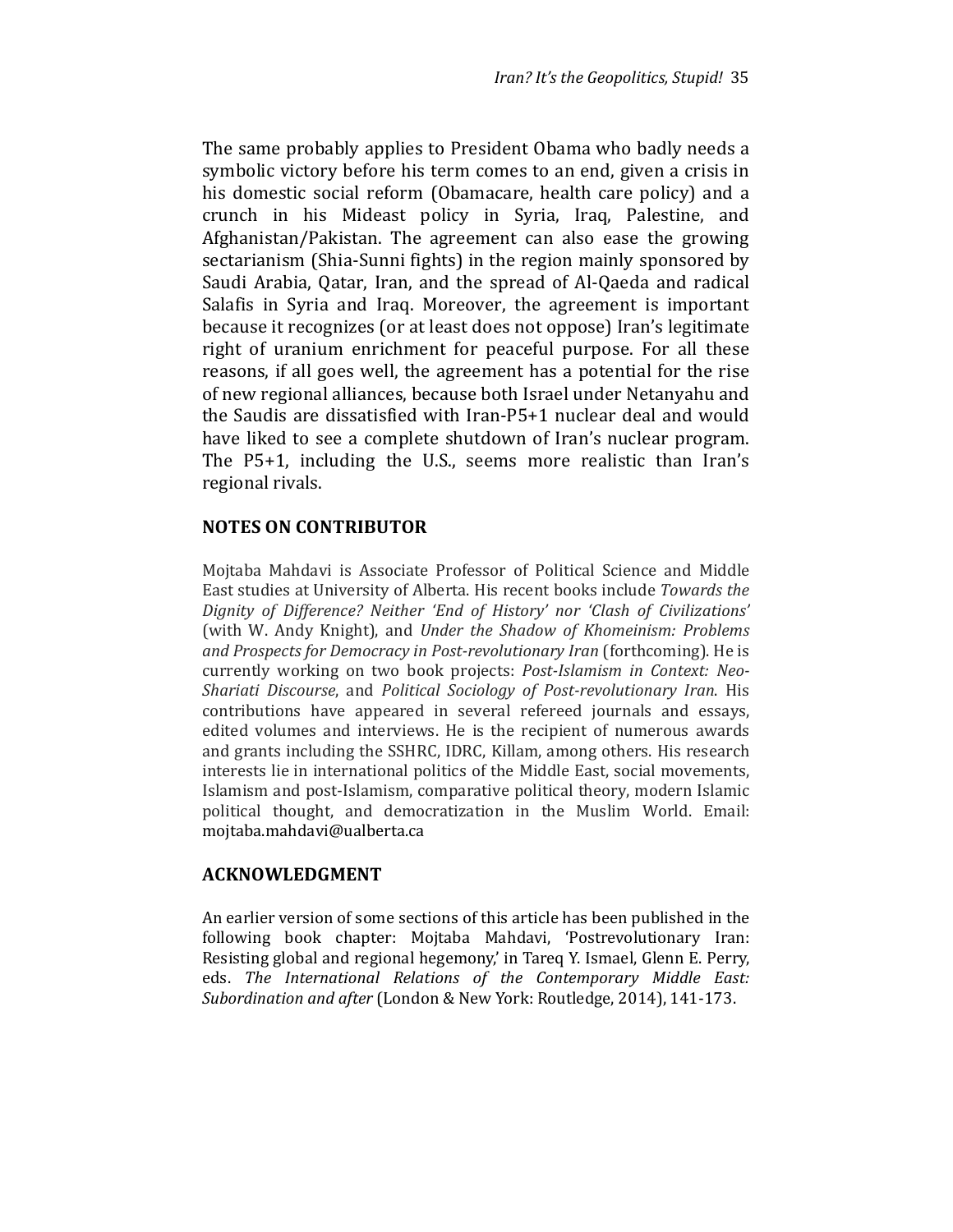## **NOTES**

- <sup>1</sup> Mohammed Ayoob, ' Making Sense of Global Tensions: Dominant and Subaltern Conceptions of Order and Justice in the International System,' in Mojtaba Mahdavi and W. Andy Knight, eds. Towards the Dignity of Difference? Neither 'End of History' nor 'Clash of Civilizations' (Farnham: Ashgate Publishing Limited 2012), 408.
- <sup>2</sup> Fred Halliday, The Middle East in International Relations (Cambridge: Cambridge University Press, 2005), 303ff.
- <sup>3</sup> F. Halliday, The Middle East in International Relations, 319.
- <sup>4</sup>. F. Halliday, The Middle East in International Relations, 322.
- <sup>5</sup> Ibid.
- <sup>6</sup> See Mojtaba Mahdavi, 'Postrevolutionary Iran: Resisting global and regional hegemony,' 142-143.
- <sup>7</sup> Rouhi Ramazani, 'Iran's foreign policy: Both north and south,' Middle East Journal, 1992, vol. 46, 394.
- <sup>8</sup> 'Interview with President Khatami,' CNN, 8 January 1998. In this interview, Khatami called the 1979 American hostage crisis a 'tragedy' and 'excessive'.
- <sup>9</sup> See Mojtaba Mahdavi, 'Postrevolutionary Iran: Resisting global and regional hegemony,' 143-152.
- <sup>10</sup> Ervand Abrahamian, 'Empire Strikes Back: Iran in U.S. Sights,' in Bruce Cumings, Ervand Abrahamian, and Moshe Ma'oz, eds., Inventing the Axis of Evil (New York: The New Press, 2004), 93.
- <sup>11</sup> 'CNN Insight: U.S. Comes Clean About The Coup In Iran,' CNN.com Transcripts, aired 19 April 2000.

<http://transcripts.cnn.com/TRANSCRIPTS/0004/19/i\_ins.00.html> (accessed 20 January 2014).

- <sup>12</sup> Ervand Abrahamian, 'Empire Strikes Back,' 95.
- <sup>13</sup> Gary Sick, 'The Clouded Mirror: The United States and Iran, 1979-1999,' in Esposito and Ramazani, Iran at the Crossroads (New York: Palgrave, 2001), 201.
- <sup>14</sup> G. Sick, 'The Axis of Evil: Origins and Policy Implications,' Middle East Economic Survey, 8 April 2002 vol. 45, no. 14 (April 8, 2002), quoted in Ervand Abrahamian, 'Empire Strikes Back,' 96.
- <sup>15</sup> Abrahamian, 'Empire Strikes Back,' 94.
- <sup>16</sup> See Mojtaba Mahdavi, 'Postrevolutionary Iran: Resisting global and regional hegemony,' 153-156.
- <sup>17</sup> See Mojtaba Mahdavi, 'Postrevolutionary Iran: Resisting global and regional hegemony,' 156-157.

- <sup>19</sup> K. Waltz, 'Why Iran Should Get the Bomb: Nuclear Balancing Would Mean Stability,' Foreign Affairs, 2012, vol. 91, 1-5.
- <sup>20</sup> Ibid., p. 4.
- <sup>21</sup> Ibid., p. 5.
- <sup>22</sup> See Mojtaba Mahdavi, 'Postrevolutionary Iran: Resisting global and regional hegemony,' 157-159.
- <sup>23</sup> D. Barsamian, N. Chomsky, E. Abrahamian and N. Mozaffari, Targeting Iran (San Francisco: City Light Bookstore, 2007).
- <sup>24</sup> Mojtaba Mahdavi, 'The Civil Society Approach to Democratization in Iran: The Case for Bringing it Back in Carefully,' in Ramin Jahanbegloo (ed.), Civil Society and Democracy in Iran (Lanham, MD: Lexington books, 2011), 79-93. Also, see Mojtaba Mahdavi, 'Post-Islamist Trends in Postrevolutionary Iran,' Comparative Studies of South Asia, Africa and the Middle East, 2011, vol. 31, 94-109.
- <sup>25</sup> See Mojtaba Mahdavi, 'Postrevolutionary Iran: Resisting global and regional hegemony,' 158-160.

<sup>18</sup> Ibid.